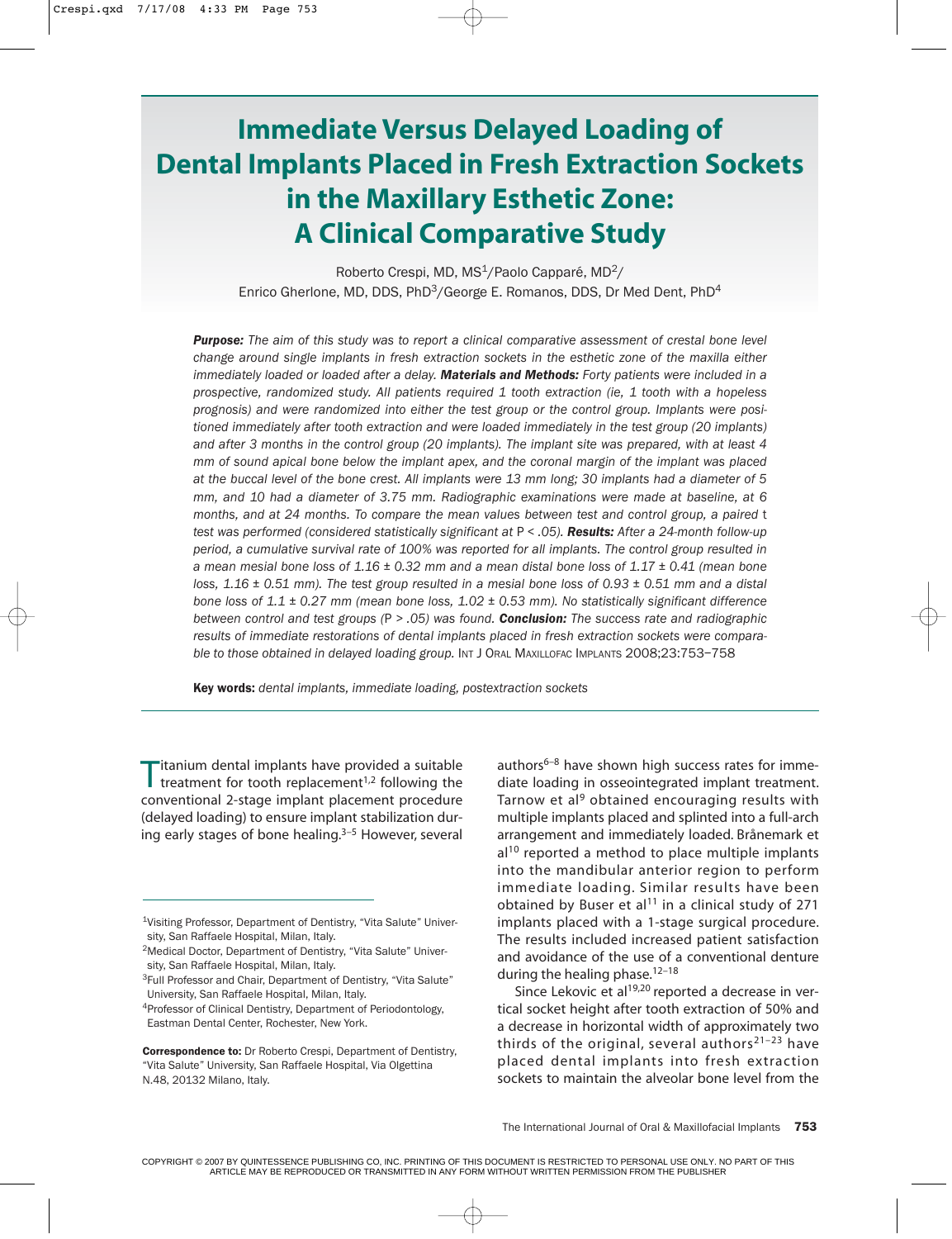collapse of healing events. Covani et  $al<sup>24</sup>$  analyzed bone healing and bone remodeling around 15 implants placed immediately after tooth removal. The mean  $\pm$  SD buccolingual distance reported was 10.5 mm  $(\pm 1.52)$  at the time of implant placement and 6.8 mm  $(\pm 1.33$  at second-stage surgery). They observed a horizontal width reduction of the bone ridge, with new bone apposition around the neck of the implants.

Aires and Berger<sup>7</sup> compared the results of implants immediately loaded in edentulous sites with implants loaded immediately in extraction sites. Seventy-five implants were placed in 9 jaws of 7 patients. Twenty-nine of these implants were placed in immediate extraction sites and were loaded in less than 3 weeks. The authors provided comparable success rates extraction and edentulous sites.

In a multicenter study of immediate and early loading, Malo et al<sup>22</sup> placed 116 titanium implants, 22 in fresh extraction sites. After 1 year, the survival rates were 93.7% for single-tooth restorations and 98.1% for splinted implants. Fresh-socket implants had a 100% success rate and providing a shorter treatment time, reduction of surgical appointments, and better esthetic results.25,26

In contrast with other authors, Chaushu et al, $^{27}$ studying a group of 28 immediately restored cylindric, press-fit hydroxyapatite-coated implants, found a cumulative survival rate of 82.4% for implants placed in fresh extraction sockets and 100% for implants placed in healed ridges.

There are few comparative clinical studies of immediate versus delayed loading of dental implants placed in fresh sockets in the maxillary esthetic zone. Consequently, the aim of this study was to clinically compare marginal bone levels around single implants in fresh extraction sockets for immediate versus delayed loading in the maxillary esthetic region.

# MATERIALS AND METHODS

#### Patient Selection

Forty patients, 24 women and 16 men with a mean age of 47.21 years (range, 24 to 68 years), were included in the prospective randomized study. All patients required a single-tooth extraction for root fractures, caries or endodontic lesions, or periodontal disease and were randomly assigned to the test or control group. Implants were positioned immediately after tooth extraction and were loaded immediately in the test group and after 3 months in the control group. The control group included 20 patients, 14

women and 6 men, with a mean age of 48.83 years (range, 27 to 68 years). The test group included 20 patients, 10 women and 10 men, with a mean age of 45.59 years (range, 24 to 62 years).

The patients included in this clinical study were treated by 1 oral surgeon (RC) and 1 prosthetic specialist (EG) in the Department of Dentistry, San Raffaele Hospital.

Inclusion criteria for patient selection were the presence of 4 bony walls of the alveolus, presence of at least 4 mm of bone beyond the root apex, and the presence of adjacent teeth. All patients were in good health, with no chronic systemic disease, and all patients and control subjects gave their informed consent for immediate implant loading. Immediate loading of the implants was performed with an implant stability quotient (ISQ  $>$  60) and implant insertion torque (> 25 Ncm).

Exclusion criteria were the presence of dehiscence or fenestration of the residual bony walls, uncontrolled diabetes, coagulation disorders, signs of acute infection around the alveolar bone at the surgical site, heavy smoking (more than 10 cigarettes per day), alcohol or drug abuse, and bruxism.

#### Surgical Protocol

The patients received 1 g amoxicillin 1 hour prior to surgery and 1 g twice a day for a week after surgical procedure. Surgery was performed under local anesthesia (optocaine 20 mg/mL with adrenaline 1:80,000).

Forty maxillary teeth in incisor, canine, and premolar regions were extracted. Care was taken to maintain the integrity of the socket, and buccal flaps were avoided. A periodontal probe was used to verify the integrity of the 4 walls of the fresh sockets.

The implant site was prepared with a standard drill following the palatal bony walls as a guide, and the apical portion of the implant was always placed at least 4 mm beyond the root apex; no countersinking was used. The coronal margin of the implant was located at the buccal level of the bone crest. The quality of alveolar bone was determined during surgery for each site and was predominantly classified as type 2 or 3, according to Lekholm and Zarb classification.19

Forty titanium implants (Outlink; Sweden & Martina, Padova, Italy) were placed immediately after extraction (Table 1).The implant had a machined neck for 0.8 mm and a rough-surface (titanium plasmasprayed) body with a progressive thread design.Thirty implants had a diameter of 5 mm and 10 implants had a diameter of 3.75 mm; all were 13 mm long. Twenty were immediately loaded (test group), and 20 were delayed loaded (control group;Table 1).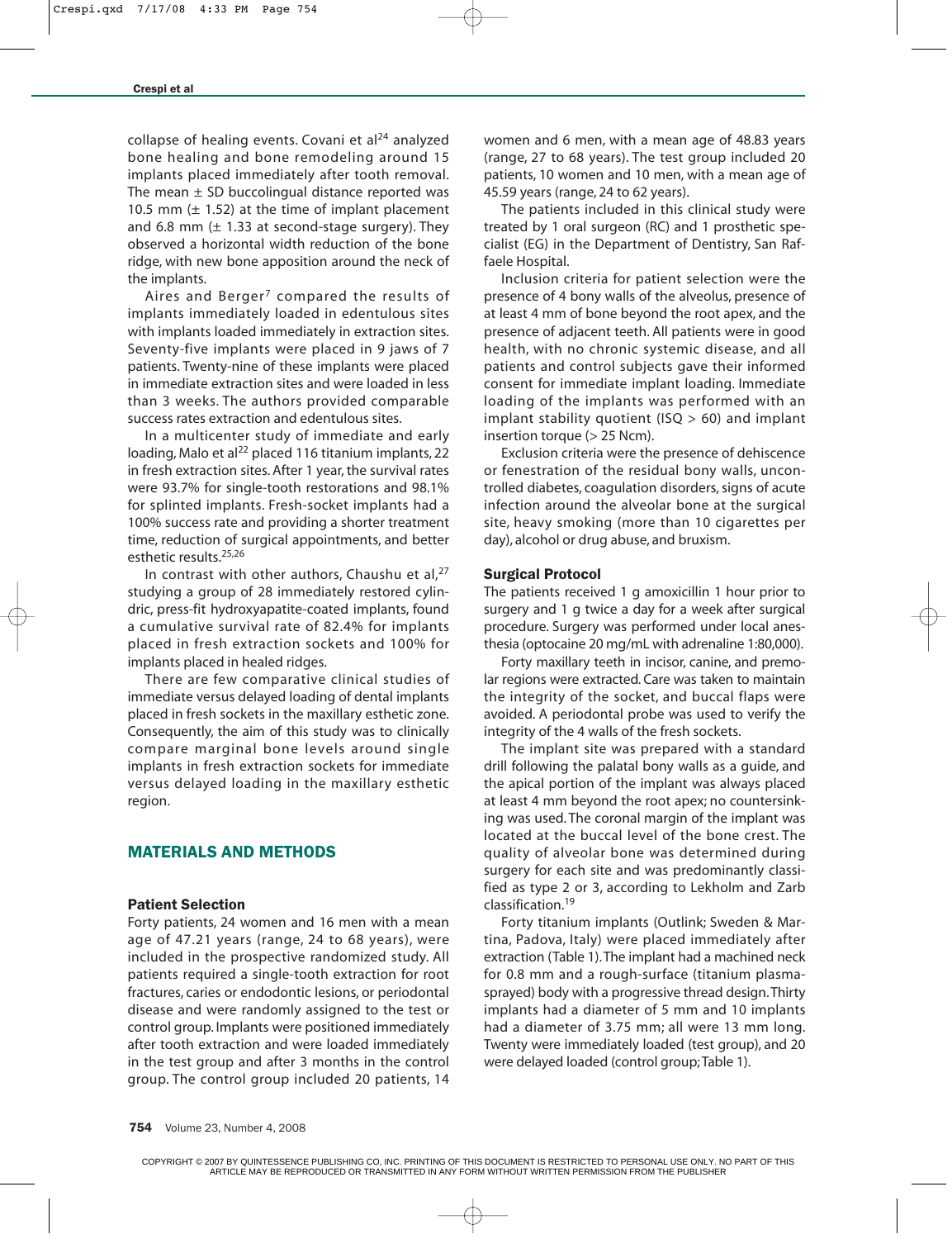All implants were placed with a minimum insertion torque of 25 Ncm assessed by a device for measuring force resistance (Sweden & Martina). In the test group, an oval cross-sectional temporary abutment (Sweden & Martina) was placed. The junction between the abutment and the implant was located at the level of buccal bone margin in all cases. In the test group, sutures were used to close the gap between the temporary abutment and gingival margin, while in the control group, after implant placement, the flap was coronally repositioned to obtain primary wound closure and then sutured. Chlorhexidine mouthwash was prescribed twice daily for 15 days following surgery.

## Prosthetic Protocol

In the test group, immediately after surgical procedure, single-tooth, temporary prefabricated acrylic resin crowns were performed, adapted with acrylic resin along margins of the temporary abutment and fit with temporary cement (Temp Bond; Kerr Manufacturing, Romulus, MI). All temporary crowns were in full contact in centric occlusion. The occlusal surfaces were made flat, and horizontal relations were avoided. All patients followed a soft diet for 2 months.

#### Follow-up

The following clinical parameters were checked: pain, occlusion, prosthesis mobility, and plaque and bleeding indicies. Success criteria for implant survival were *(1)* presence of implant stability, *(2)* absence of radiolucent zone around the implants, *(3)* no mucosal suppuration, and *(4)* no pain.

#### Radiographic Examination

Intraoral digital radiographic examinations (Schick; CDR Schick Technologies, Long Island City, NY) were made at baseline, 6 months, and 24 months (Figs 1 to 4) after implant placement. The periapical radiographs were made perpendicularly to the long axis of the implant with a long-cone parallel technique, using an occlusal template to measure the marginal bone level. A radiologist measured the changes in marginal bone height over time. The marginal bone level was measured from the reference point (the most coronal portion of the implant in contact with the bone) to the point where the bone tissue met the implant surface at the mesial and distal sites. The difference in bone level was measured by included software (Schick Technologies).

#### Placement of the Definitive Prosthesis

Three months after implant placement, in the control group, a second-surgical stage procedure was performed, and in the test group, the temporary restora-

#### Table 1 Implant Positions and Dimensions for Implants Placed in Fresh Extraction Sockets

| <b>Implant</b>     | <b>Implant size</b> |                                  |              |
|--------------------|---------------------|----------------------------------|--------------|
| position           |                     | $5.0 \times 13$ $3.75 \times 13$ | <b>Total</b> |
| Control group      |                     |                                  |              |
| Maxillary incisor  | 6                   | $\mathcal{P}$                    | 8            |
| Maxillary canine   | 4                   | Ω                                | 4            |
| Maxillary premolar | 5                   | 3                                | 8            |
| Total              | 15                  | 5                                | 20           |
| Test group         |                     |                                  |              |
| Maxillary incisor  | 5                   | $\mathcal{P}$                    | 7            |
| Maxillary canine   | 5                   |                                  | 5            |
| Maxillary premolar | 5                   | 3                                | 8            |
| Total              | 15                  | 5                                | 20           |

tion was removed. In both groups, transfer copings were inserted into the internal hex of the implant with a seating instrument and secured with abutment screws. Impressions were taken with a silicone material using an individual impression tray. Prepared definitive metal abutments were screwed onto osseointegrated implants, and temporary crowns were positioned.

Six months later, definitive metal-ceramic restorations were cemented on abutments.

# Statistical Analysis

The marginal bone loss was evaluated at 24 months of healing. Mesial, distal, and mean bone loss were calculated in the maxilla, and the resulting data were presented as mean values and standard deviations. To compare the mean values of each group, a paired *t* test was performed, with *P* < .05 considered statistically significant.

# RESULTS

#### Surgical and Prosthetic Procedures

After a 24-month follow-up period, a survival rate of 100% was reported for all implants. There was no patient withdrawal in either group. Suitable wound healing was observed around the temporary abutments, with good adaptation to the temporary crown. Minor swelling of gingival mucosa was present in the first days after surgical procedures, although no mucositis or flap dehiscences with suppuration were observed. Four occlusal screws became unscrewed in provisional plastic abutments. The definitive ceramic-fused-to-metal restorations were cemented 6 months after implant placement.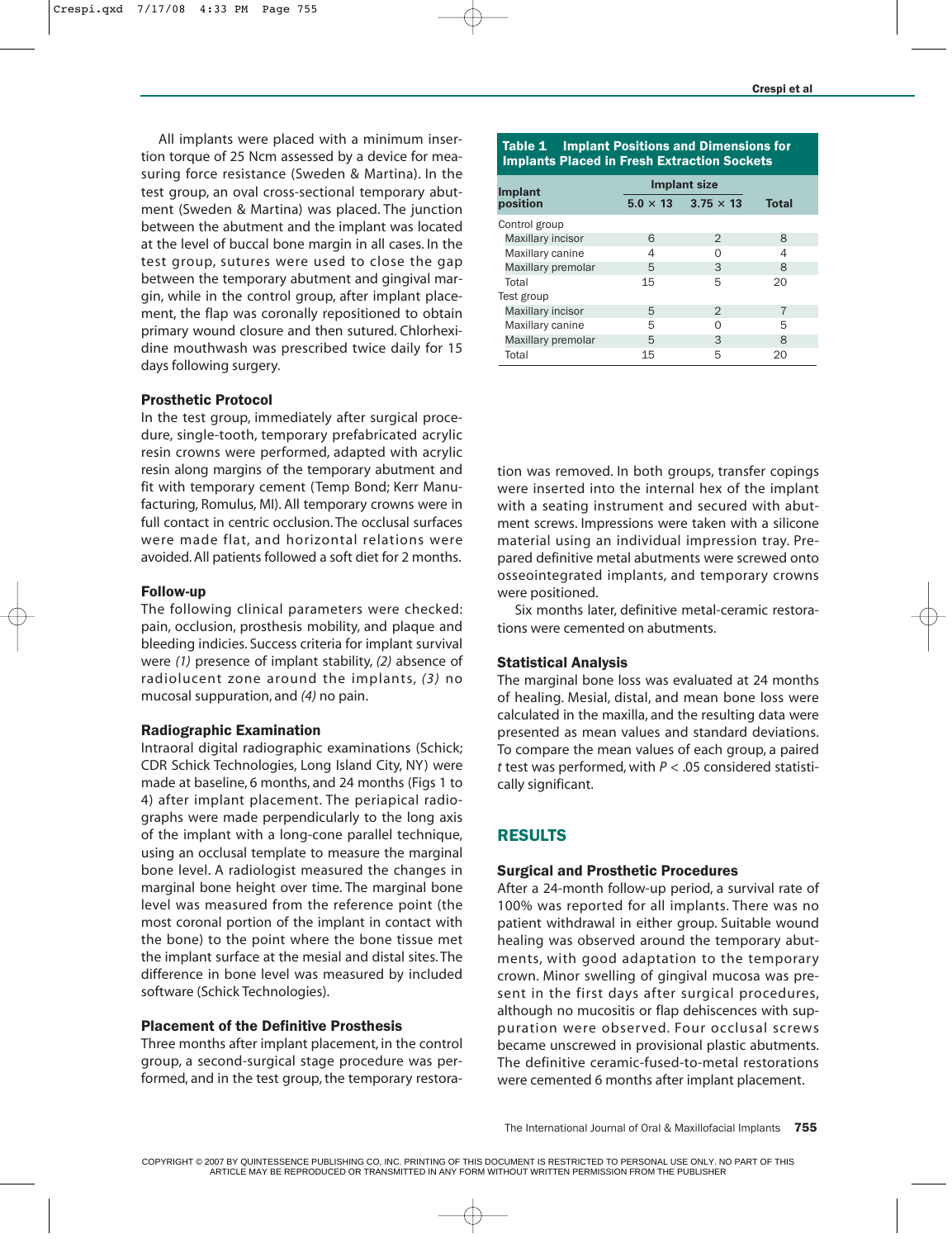

Fig 1 Preoperative radiograph of a maxillary left lateral incisor. Vertical radicular fracture was observed.

Fig 2 Postoperative periapical radiograph showing an implant placed into a fresh extraction socket.

Fig 3 Six-month follow-up. Fig 4 Two-year follow-up.

#### Clinical Parameters

Plaque accumulation at the baseline was 4% and 7% after 24 months. The bleeding index was 5% at baseline and 7% 24 months later No pain or mobility of the definitive prosthesis was registered.

#### Radiographic Evaluation

Radiographic results at 24 months from implant placement are reported (Table 2).

The control (delayed loading) group had a mean mesial bone loss of  $1.16 \pm 0.32$  mm and a mean distal

bone loss of  $1.17 \pm 0.41$  mm (mean bone loss  $1.16 \pm 1.16$ 0.51 mm). The test (immediate loading) group resulted in a mesial bone loss of  $0.93 \pm 0.51$  mm and a distal bone loss of  $1.10 \pm 0.27$  mm (mean bone loss  $1.02 \pm 0.53$  mm). No statistically significant differences between the control and test groups for mesial bone loss were found (*P* > .05). Moreover, no statistically significant differences between the control and test groups for distal bone loss were found (*P* > .05).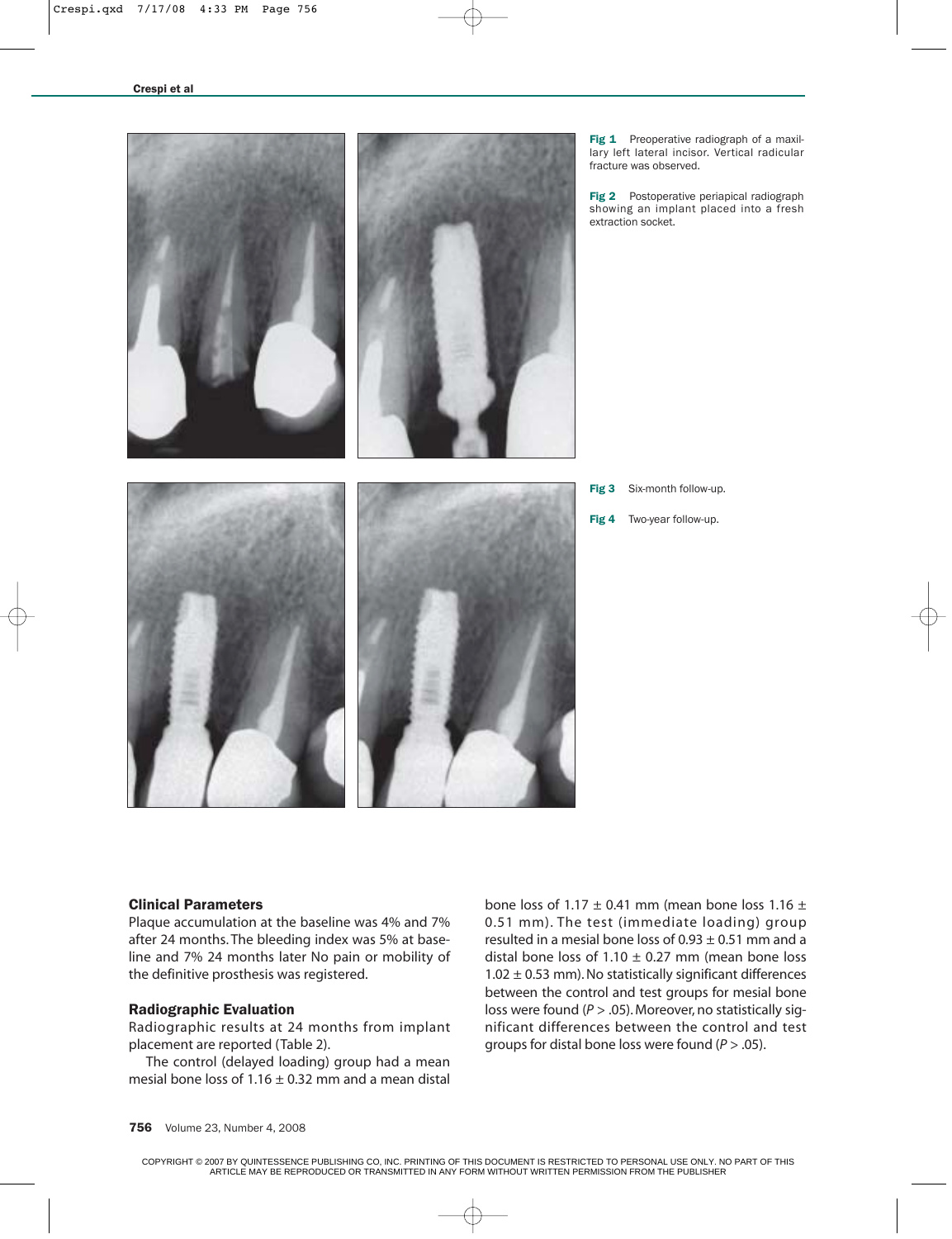| <b>Radiographic Results at 24 Months from Implant Placement</b><br>Table 2 |                 |                                 |           |                                 |           |                               |                 |  |  |
|----------------------------------------------------------------------------|-----------------|---------------------------------|-----------|---------------------------------|-----------|-------------------------------|-----------------|--|--|
|                                                                            | <b>Patients</b> | <b>Mesial bone</b><br>loss (mm) |           | <b>Distal bone</b><br>loss (mm) |           | <b>Mean bone</b><br>loss (mm) | <b>Survival</b> |  |  |
| Group                                                                      | (n)             | <b>Mean</b>                     | <b>SD</b> | <b>Mean</b>                     | <b>SD</b> | <b>Mean</b><br>- SD           | rate $(\% )$    |  |  |
| Delayed loading<br>(control group)                                         | 20              | 1.16                            | 0.32      | 1.17                            | 0.41      | 1.16<br>0.51                  | 100             |  |  |
| Immediate loading<br>(test group)                                          | 20              | 0.93                            | 0.51      | 1.10                            | 0.27      | 0.53<br>1.02                  | 100             |  |  |

# **DISCUSSION**

The results showed no statistically significant differences (*P* > .05) in either mesial or distal crestal bone loss in delayed versus immediate loading group. Less bone loss was reported for the immediate loading group, perhaps due to peri-implant bone response to immediate loading, since several authors<sup>28,29</sup> have reported that immediately loaded implants had significantly more bone-implant contact as compared with implants placed using 2-stage protocol.

Different prospective studies $30,31$  have evaluated the clinical outcome of immediately loaded implants versus delayed loaded implants in the anterior and premolar regions of the maxilla. Lindeboom et al<sup>30</sup> reported no significant differences for radiographic bone loss or gingival esthetics between immediate unloaded and immediately loaded implants. No significant differences between delayed and immediate loading implants in restorations of partially edentulous patients were reported by Cannizzaro et al.<sup>31</sup> In that study, the authors evaluated 92 dental implants and demonstrated a 100% success rate in the immediate loading group against 92.9% in the control group.

The mean bone loss reported in the present study confirms the marginal bone level changes measured by Yoo et al, $32$  since, in a retrospective study of 347 immediately loaded implants, the authors measured bone levels with a mean value of –1.0 mm and –0.8 mm on the mesial and distal surfaces at 12 months.

In fresh extraction socket implants, the width of the gap between the implant surface and the bone walls at the time of implant placement represents a critical point for bone healing, since as the gap widens, the amount of bone-implant contact decreases, and the point of the highest bone-implant contact shifts apically.<sup>33</sup> Botticelli et al, $34$  studying the healing of marginal defects that occurred at implants placed in fresh extraction sockets in dogs, showed that at sites where teeth with an intact periodontium

are present mesially and distally of the extraction socket, the height of the proximal socket walls may be retained, since the reduction of the crestal bone will be limited to the buccal walls of the recipient site.

The difference in the success rates reported by several studies probably depends on differences in clinical parameters, implant surfaces, and morphology, since short implants with machined surfaces placed in sites with poor bone density are associated with an increased failure rate.<sup>35</sup>

To reduce marginal bone loss, Shin et al<sup>36</sup> suggested a rough surface and microthreads at the implant neck not only to reduce crestal bone loss but also to improve early biomechanical adaptation to immediate loading.

In addition to bone loss, soft tissue management around implant represents a biological and esthetic concern. In the present study, plaque accumulation at the baseline was 4% and 7% after 24 months. The bleeding index at baseline was 5%, and 24 months later a value of 7% was registered.

Cornelini et al $37$  reported similar clinical results. They evaluated the placement of 22 transmucosal implants into fresh extraction sockets and their immediate restoration with temporary crowns. At 12 months, no implant had failed, radiographic examination revealed a mean bone loss of 0.5 mm compared to baseline, and the clinical parameters reported good conditions in comparison with baseline levels.

Within the limits of this study, the results showed that immediate and delayed loading of implants placed in fresh extraction sockets showed no significant clinical or radiographic differences after 2 years of follow-up. Immediate restoration of single-tooth implants placed in fresh extraction sockets may be considered a predictable procedure that improves patient satisfaction. However, further studies are required to improve the parameters of surgical procedure and soft tissue management and to study the macro- and microtextures of the dental implants.